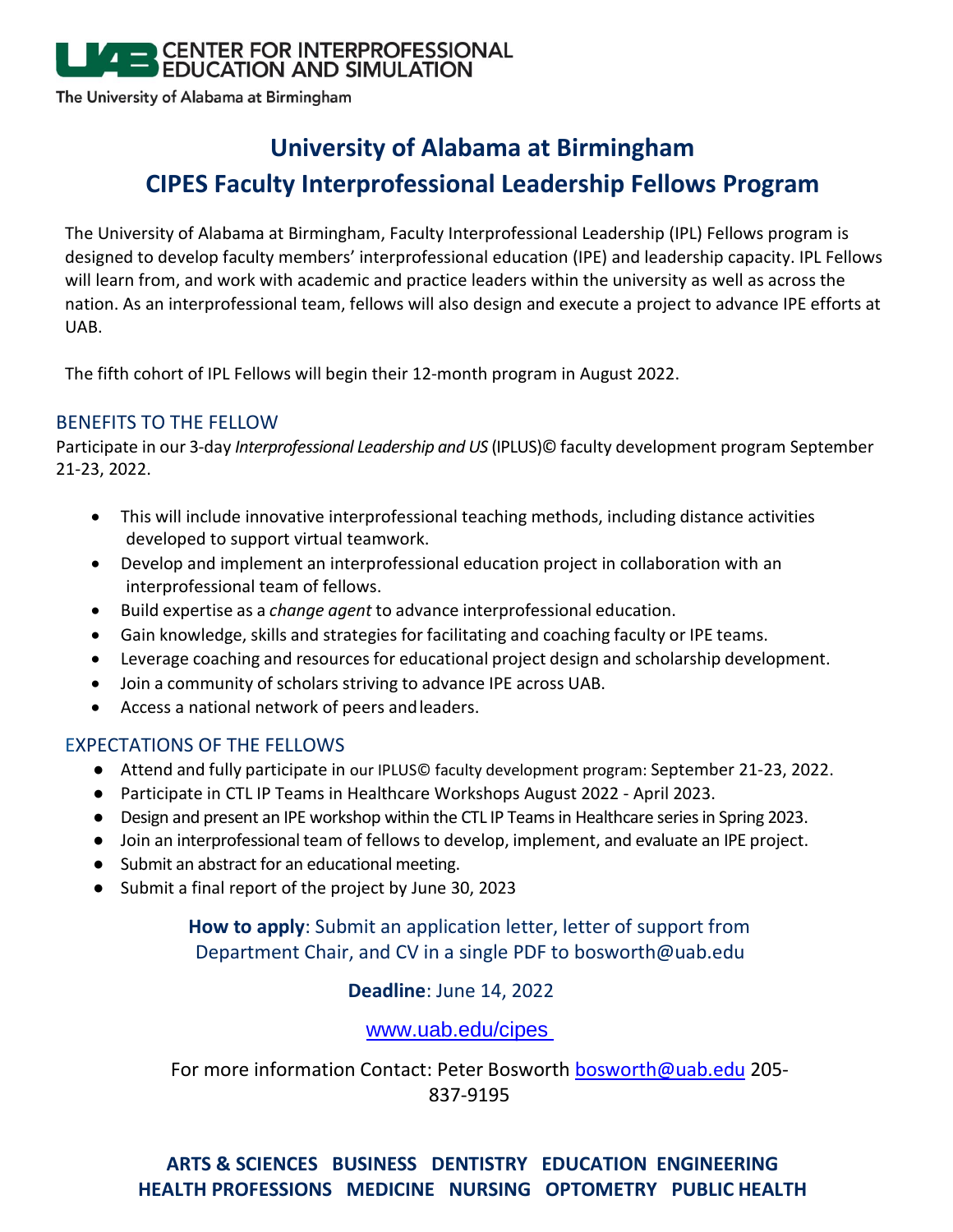### ELIGIBILITY & SELECTION

#### **Minimum requirements:**

- To be considered as an IPL Fellow, an applicant MUST:
	- Be a full time UAB Faculty member
	- Be able to attend our IPLUS© Faculty Development Program, September 21-23, 2022.
	- Commit to attending CTL IPE workshops from August 2022 through April, 2023.
	- Commit to working with a project team for the duration of the fellowship.
	- Commit to developing and presenting a CTL IP Teams in Healthcare workshop in Spring 2023.
	- Commit to presenting (or contributing to a presentation or poster) at an IP Educational meeting.
	- Provide a letter of support from their Department Chair confirming they will be able to participate in the program's activities.
- **●** Priority will be given to applicantswho:
	- Demonstrate significant interest in increasing the reach of IPE at UAB.
	- Have a background or experience in IPE activities or initiatives.
	- Add to the diversity of disciplines represented in the IPL Fellows cohort.
- **●** IPL Fellows will be selected basedon:
	- Review by CIPES selectioncommittee.
	- Approval and endorsement by applicant'sDepartment Chair.

#### IPL Fellowship Timeline

| Application<br>Period | June 14, 2022         | Application Due                                      |
|-----------------------|-----------------------|------------------------------------------------------|
|                       | July 16, 2022         | Selectees Notified                                   |
|                       | July 29, 2022         | IP Symposium (Selectees Introduced)                  |
| IPL.<br>Fellowship    | August 1, 2022        | Fellowship Kickoff                                   |
|                       | September - December  | Attend CTL- IP Teams in Healthcare Workshops         |
|                       | September 21-23, 2022 | <b>IPLUS© Train the Trainer Program</b>              |
|                       | January - April 2023  | Fellows provide CTL- IP Teams in Healthcare Workshop |
|                       | June 30, 2023         | Final report due                                     |